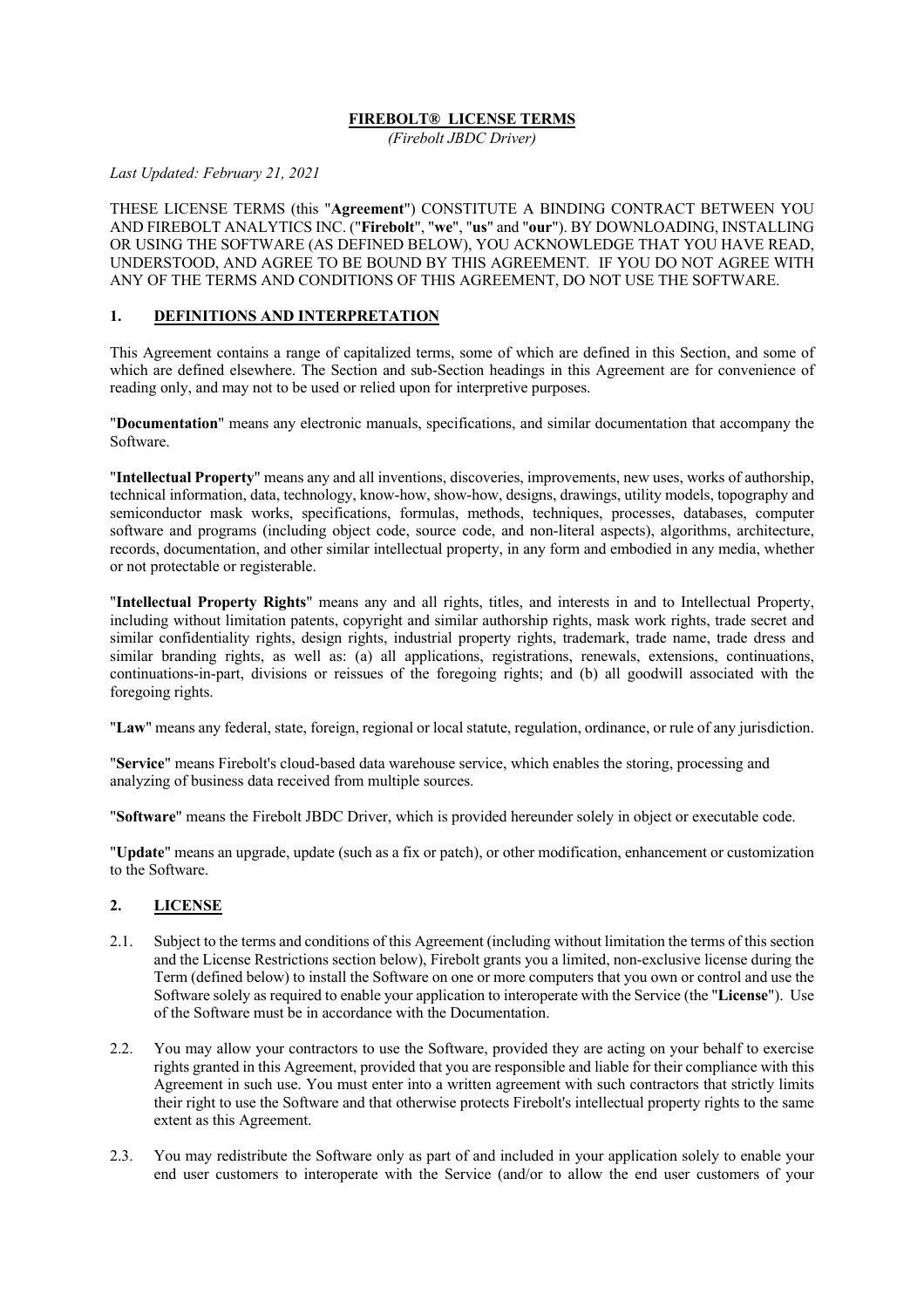Firebolt from any claims, including attorneys' fees, related to the distribution or use of your application,

2.4. You may make one (1) backup and one (1) archival copy of the Software, provided your backup and archival copies are not installed or used on any Device (or other equipment), and further provided that all such copies shall bear the original and unmodified copyright, trademark, and other proprietary rights notices or legends displayed or contained on or in the Software.

except to the extent that any claim is based solely on the unmodified distributable Software.

2.5. For the avoidance of doubt, the copy(ies) of the Software you install, as well as the Documentation, are only licensed under this Agreement, and no title in or to such copy(ies) (or the Software or Documentation themselves) passes to you. You agree to maintain up-to-date records of the number and locations of all copies of the Software. Except for the License, you are granted no other right in or to the Software or Documentation, whether by implied license, estoppel, patent exhaustion, operation of law, or otherwise.

#### **3. LICENSE RESTRICTIONS**

You shall not (and shall not permit or encourage any third party to) do any of the following: (a) copy or reproduce the Software; (b) sell, assign, lease, lend, rent, distribute, or make available the Software to any third party, or otherwise use the Software in a time-sharing, outsourcing, or service bureau environment; (c) modify, alter, adapt, arrange, translate, decompile, disassemble, reverse engineer, decrypt, or otherwise attempt to discover the source code or non-literal aspects (such as the underlying ideas, algorithms, structure, sequence, organization, and interfaces) of, the Software; (d) remove, alter, or conceal, in whole or in part, any copyright, trademark, or other proprietary rights notice or legend displayed or contained on or in the Software; (e) circumvent, disable or otherwise interfere with security-related or technical features or protocols of the Software; (f) make a derivative work of the Software, or use the Software to develop any service or product that is the same as (or substantially similar to or competitive with) the Software; (g) disclose to the public the results of any internal performance testing or benchmarking studies of or about the Software, without first sending the results and related study(ies) to Firebolt, and obtaining Firebolt's written approval of the assumptions, methodologies and other parameters of the testing or study; (h) publish or transmit any robot, malware, Trojan horse, spyware, or similar malicious item intended (or that has the potential) to damage or disrupt the Software; and/or (i) use the Software to infringe, misappropriate or violate any third party's Intellectual Property Rights, moral rights, privacy or other personal rights, or any Law. References in this paragraph to "Software" shall be taken to mean the Software in whole or in part, as well as any Documentation.

Your full compliance with the above limitations is a condition to the License; *provided however,* that such limitations shall not apply to the extent expressly permitted otherwise in this Agreement, or to the extent any limitation is prohibited by the Law applicable to you. You acknowledge that the Software contains information and materials that are confidential and proprietary to Firebolt (and may even constitute Firebolt's, or a Firebolt affiliate, trade secrets), and therefore you agree that a breach or threatened breach of this Section *(License Restrictions)* may cause Firebolt and/or a Firebolt affiliate to suffer irreparable harm or damage for which monetary damages will be inadequate, and accordingly, if Firebolt or a Firebolt affiliate seeks an injunction, specific performance, or other equitable relief to enforce any provision under this Section, Firebolt or the Firebolt affiliate (as the case may be) shall not be required to post a bond or to prove the likelihood of irreparable harm.

To the extent you are given the right, under any Law applicable to you, to receive information and/or materials for purposes of making the Software interoperable with other software products, you agree to first request from Firebolt (in a detailed writing) access to such information and/or materials, and if Firebolt accepts such request, Firebolt may (in its sole discretion) impose additional conditions on such access and use (but such use shall in any event be solely for the purpose of achieving the desired inter-operability).

## **4. UPDATES**

All references herein to the "Software" shall include the Updates we provide as well. Firebolt may from time to time provide Updates, but shall not be under any obligation to do so. Such Updates will be supplied according to whatever then-current policies we may have in place, and some Updates may in any event be limited, suspended or restricted by geography, volume, duration or any other criteria decided by Firebolt in its sole discretion. Some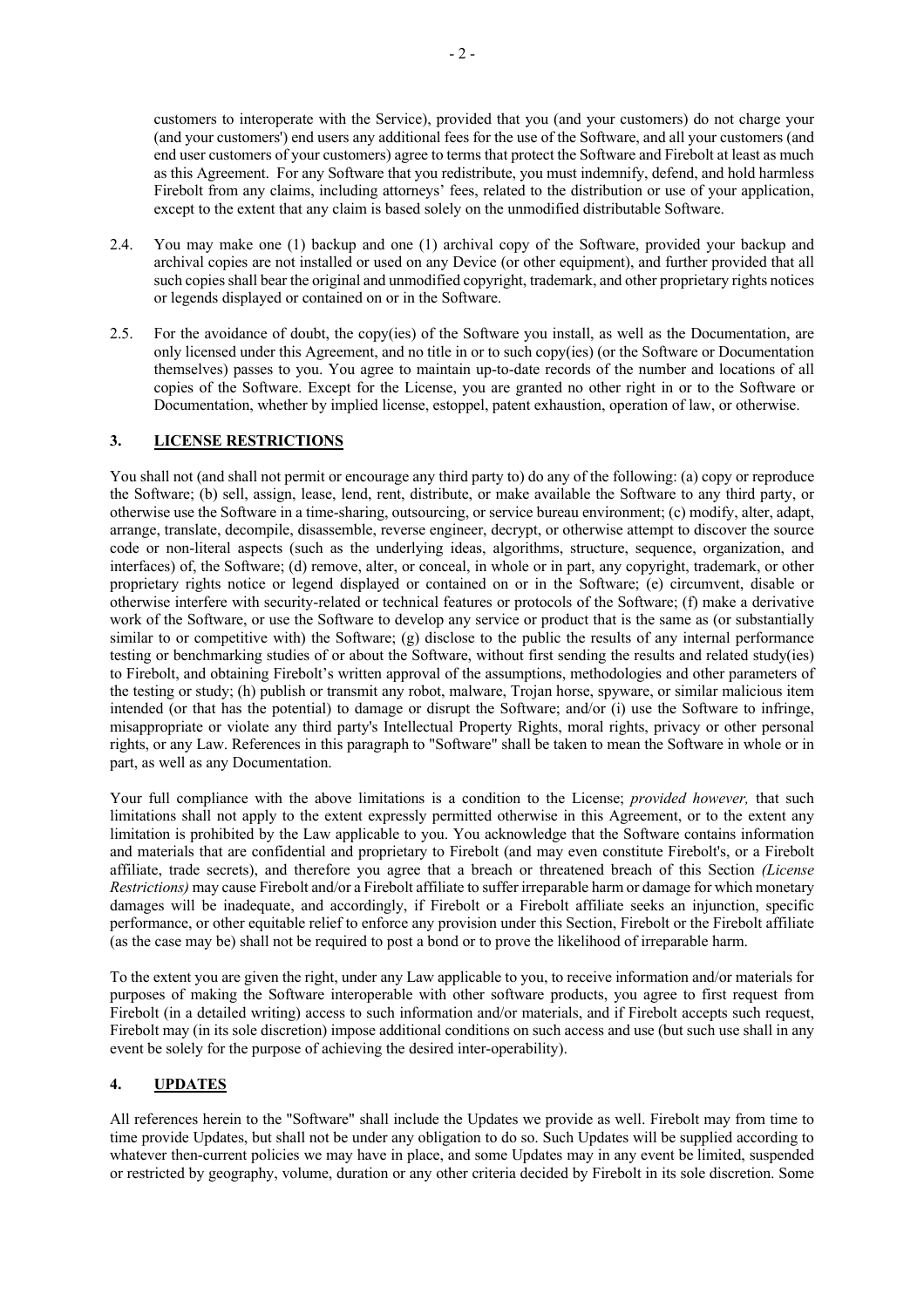Updates may include automatic updating or upgrading without any notice or obligation to you, and you consent to any such automatic updating or upgrading of the Software. In some cases, you may be required to install the Update manually. An Update may be accompanied by separate or additional terms and conditions, in which case such terms will (as determined in such terms and conditions) apply instead of, or in addition to, this Agreement. Firebolt may in its sole discretion charge for Updates and/or require additional personally identifiable information. Firebolt is under no obligation to provide any technical support for the Software.

# **5. OWNERSHIP**

5.1. Software and Feedback. You hereby acknowledge that the Software and Documentation are or may be protected by Intellectual Property (and similar) Laws, treaties, and conventions. Any rights not expressly granted herein are hereby reserved by Firebolt and its licensors and suppliers. As between you and Firebolt (and except for the License), Firebolt is the sole and exclusive owner of: (a) the copy(ies) of the Software and Documentation you install; and (b) all Intellectual Property Rights in and to the Software and the Documentation. Furthermore, Firebolt shall be the sole and exclusive owner of all Intellectual Property Rights in and to any and all ideas, suggestions, or similar feedback about performance of the Software and/or for improving the Software (collectively, "**Feedback IP**"). To the extent any Feedback IP does not automatically vest in Firebolt, you hereby assign (and agrees to assign) such Feedback IP to Firebolt, as well as reasonably cooperate with Firebolt in executing such further instruments requested by Firebolt to perfect Firebolt's (or a designated Firebolt affiliate's) ownership of such Feedback IP.

## **6. DISCLAIMERS**

- 6.1. THE SOFTWARE AND DOCUMENTATION ARE PROVIDED AND MADE AVAILABLE TO YOU ON AN "AS IS" AND "AS AVAILABLE" BASIS, WITH ALL FAULTS, AND WITHOUT ANY REPRESENTATION, WARRANTY, GUARANTEE OR CONDITION OF ANY KIND WHATSOEVER, WHETHER EXPRESS, IMPLIED OR STATUTORY, INCLUDING WITHOUT LIMITATION ANY IMPLIED WARRANTIES OF MERCHANTABILITY, FITNESS FOR A PARTICULAR PURPOSE, SATISFACTORY QUALITY, QUIET POSSESSION, TITLE, QUALITY OF SERVICE, NON-INFRINGEMENT, OR THAT OTHERWISE ARISE FROM A COURSE OF PERFORMANCE OR DEALING, OR USAGE OF TRADE, ALL OF WHICH ARE HEREBY DISCLAIMED BY FIREBOLT AND ITS LICENSORS AND SUPPLIERS.
- 6.2. IN ADDITION, NEITHER FIREBOLT NOR ITS LICENSORS OR SUPPLIERS MAKE ANY REPRESENTATION, WARRANTY, GUARANTEE OR CONDITION:
	- (A) REGARDING THE EFFECTIVENESS, USEFULNESS, RELIABILITY, AVAILABILITY, TIMELINESS, ACCURACY, OR COMPLETENESS OF THE SOFTWARE, DOCUMENTATION, OR CONTENT (SUCH AS ALERT OR REMINDER FEAUTRES);
	- (B) THAT YOUR USE OF, OR RELIANCE UPON, THE SOFTWARE, DOCUMENTATION, OR CONTENT WILL MEET YOUR REQUIRMENTS OR EXPECTATIONS;
	- (C) THAT THE SOFTWARE, DOCUMENTATION, OR CONTENT WILL BE UNINTERRUPTED, SECURE, ERROR-FREE OR VIRUS-FREE, OR THAT DEFECTS IN THE SOFTWARE WILL BE CORRECTED; OR
	- (D) REGARDING THE SATISFACTION OF, OR COMPLIANCE WITH, ANY GOVERNMENT REGULATIONS OR STANDARDS.
- 6.3. Some jurisdictions' Laws do not allow the disclaimer of certain implied warranties or conditions, and to the extent applicable to you, Firebolt limits the duration of such warranties and conditions to a period of ninety (90) days from the Effective Date.

## **7. LIMITATION OF LIABILITY**

- 7.1. IN NO EVENT WILL FIREBOLT OR ANY FIREBOLT AFFILIATE BE LIABLE UNDER, OR OTHERWISE IN CONNECTION WITH, THIS AGREEMENT, FOR:
	- (A) ANY CONSEQUENTIAL, INDIRECT, SPECIAL, INCIDENTAL, OR PUNITIVE DAMAGES;
	- (B) ANY LOSS OF PROFITS, LOSS OF BUSINESS, LOSS OF REVENUE, OR LOSS OF ANTICIPATED SAVINGS;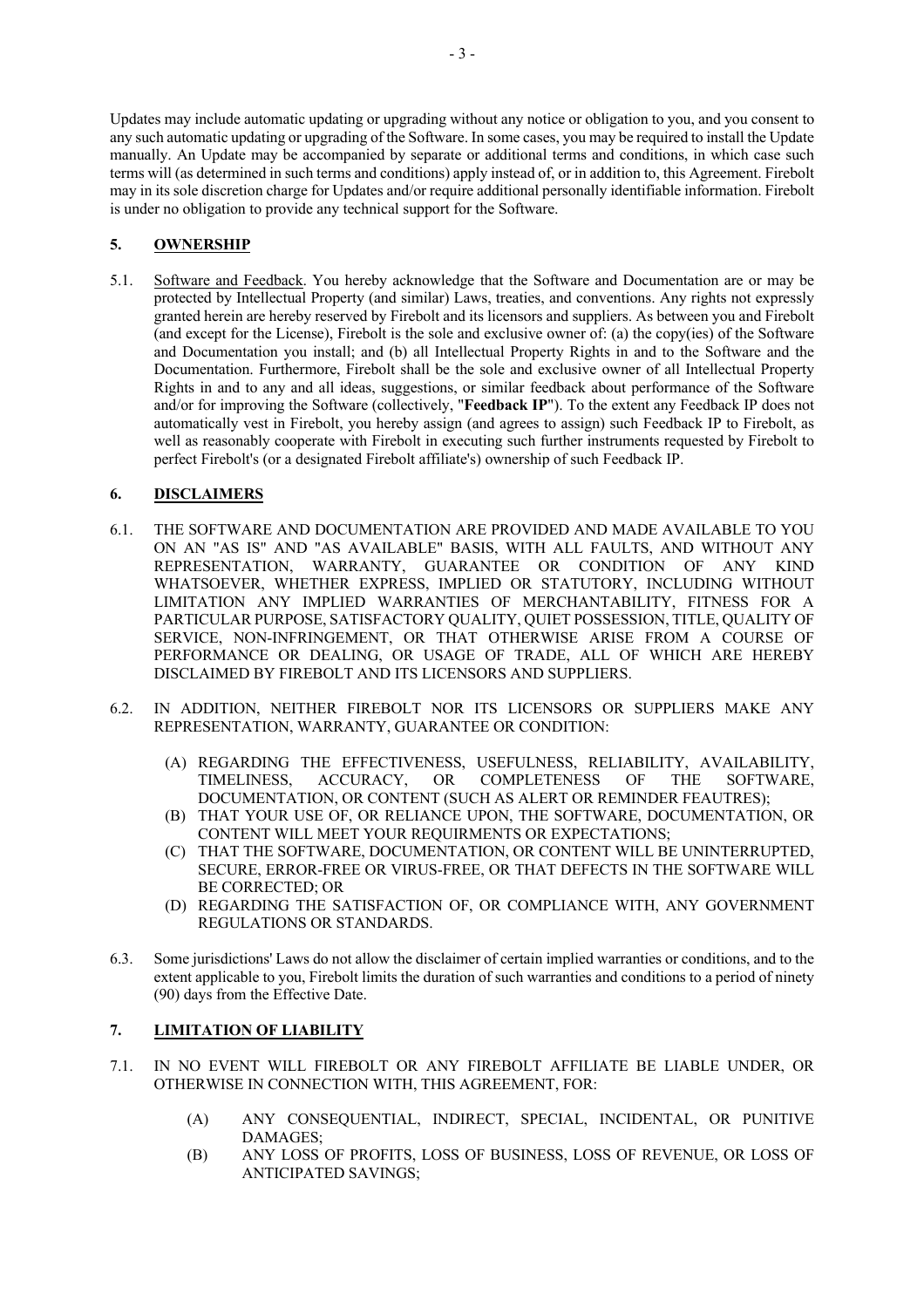- (C) ANY LOSS OF, OR DAMAGE TO, DATA, REPUTATION, OR GOODWILL; AND/OR
- (D) THE COST OF PROCURING ANY SUBSTITUTE GOODS OR SERVICES.
- 7.2. THE COMBINED AGGREGATE LIABILITY OF FIREBOLT AND ALL FIREBOLT AFFILIATES UNDER, OR OTHERWISE IN CONNECTION WITH, THIS AGREEMENT SHALL NOT EXCEED THE LOWER OF: (A) **FIVE U.S. DOLLARS (US \$5)**, AND (B) THE AMOUNTS ACTUALLY PAID BY YOU (IF ANY) TO FIREBOLT OR A FIREBOLT AFFILIATE DURING THE **THREE (3) MONTHS** IMMEDIATELY PRECEDING THE DATE ON WHICH YOU BRING YOUR CLAIM.
- 7.3. THE FOREGOING EXCLUSIONS AND LIMITATIONS SHALL SOFTWARELY: (A) TO THE MAXIMUM EXTENT PERMITTED BY SOFTWARELICABLE LAW; (B) EVEN IF FIREBOLT OR A FIREBOLT AFFILIATE HAS BEEN ADVISED, OR SHOULD HAVE BEEN AWARE, OF THE POSSIBILITY OF LOSSES, DAMAGES, OR COSTS; (C) EVEN IF ANY REMEDY IN THIS AGREEMENT FAILS OF ITS ESSENTIAL PURPOSE; AND (D) REGARDLESS OF THE THEORY OR BASIS OF LIABILITY, INCLUDING WITHOUT LIMITATION FUNDAMENTAL BREACH, NEGLIGENCE, MISREPRESENTATION, STRICT LIABILITY, OR OTHER CONTRACT OR TORT LIABILITY.
- 7.4. Some jurisdictions' Laws do not allow the exclusion or limitation of incidental or consequential damages, or of other damages, and to the extent applicable to you, such exclusions and limitations shall not apply. Furthermore, nothing in this Agreement shall be deemed to exclude or limit liability for death or personal injury resulting from negligence, or for fraud or fraudulent misrepresentation.

# **8. TERM AND TERMINATION**

- 8.1. Term. This Agreement commences on the Effective Date and shall continue in full force and effect until terminated in accordance herewith (the "**Term**").
- 8.2. Termination by You. You may terminate this Agreement by destroying all copies of the Programs.
- 8.3. Termination for Breach. This Agreement shall automatically terminate without notice if you fail to comply with any of the terms of this Agreement.
- 8.4. Consequences of Termination; Survival. Upon termination of this Agreement, the License will automatically terminate and be deemed revoked, and you must immediately cease use of the Software and uninstall and permanently delete it from all your computers. Sections 5 *(Ownership)* through 10 *(Miscellaneous)* shall survive termination of this Agreement, as shall any right, obligation or provision that is expressly stated to so survive. Termination shall not affect any rights and obligations accrued as of the effective date of termination.

## **9. GOVERNING LAW**

This Agreement shall be governed by, and construed in accordance with, the laws of the State of New York without regard to any conflicts of laws rules or principles. The United Nations Convention on Contracts for the International Sale of Goods shall not apply to this Agreement and is hereby disclaimed. Any claim, dispute or controversy between the Parties will be subject to the exclusive jurisdiction and venue of the courts located in New York County, New York, and each party hereby irrevocably submits to the personal jurisdiction of such courts and waives any jurisdictional, venue, or inconvenient forum objections to such courts. Notwithstanding the foregoing, each party may seek equitable relief in any court of competent jurisdiction. EXCEPT TO SEEK EQUITABLE RELIEF, PAYMENT OF FEES, OR TO OTHERWISE PROTECT OR ENFORCE A PARTY'S INTELLECTUAL PROPERTY RIGHTS OR CONFIDENTIALITY OBLIGATIONS, NO ACTION, REGARDLESS OF FORM, UNDER THIS AGREEMENT MAY BE BROUGHT BY EITHER PARTY MORE THAN ONE (1) YEAR AFTER THE DATE ON WHICH THE CORRESPONDING LIABILITY AROSE. Any claims or damages that Customer may have against Firebolt shall only be enforceable against Firebolt, and not any other entity or Firebolt's officers, directors, representatives, or agents.

## **10. MISCELLANEOUS**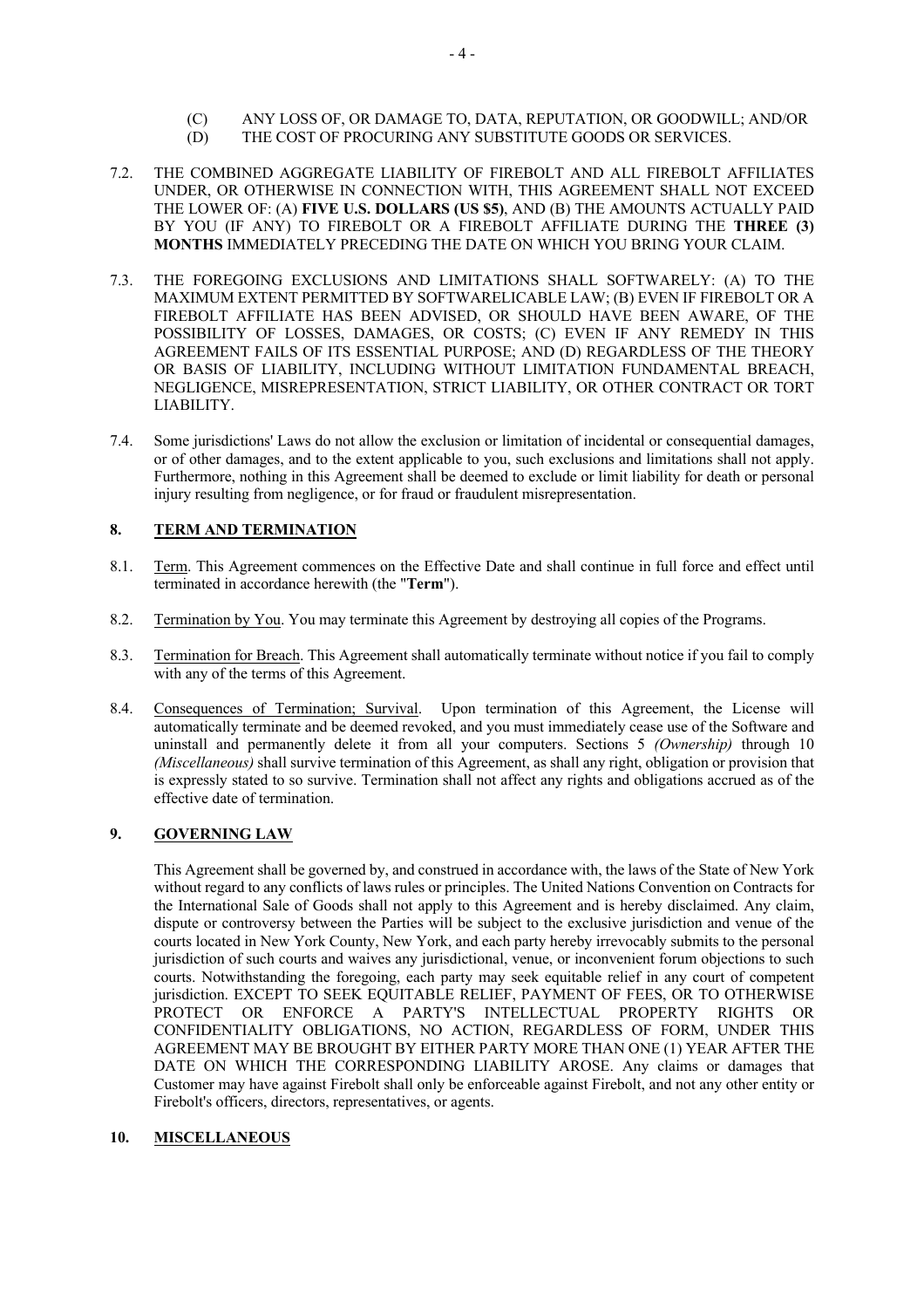- 10.1. Entire Agreement. This Agreement represents the entire agreement of the Parties with respect to the subject matter hereof, and supersedes and replaces all prior and contemporaneous oral or written understandings and statements by the Parties with respect to such subject matter. In entering into this Agreement, neither party is relying on any representation or statement not expressly specified in this Agreement. Without limiting the generality of the foregoing, this Agreement supersedes the following, each of which shall be deemed rejected, void and of no effect: (i) any shrink-wrap, click-wrap, or similar terms and conditions that accompany, or are included within, the Service, even if use of the Service requires an affirmative "acceptance" thereof, and (ii) any terms or conditions (whether printed, hyperlinked, or otherwise) in any purchase order or other standardized business forms, which purport to supersede, modify or supplement this Agreement. The section headings used in this Agreement are for convenience of reading only. This Agreement may be executed in any number of counterparts (including digitally, electronically scanned and e-mailed PDF copies, and any similarly signed and electronically or digitally transmitted copies) each of which will be considered an original, but all of which together will constitute one and the same instrument.
- 10.2. Assignment. This Agreement may not be assigned, in whole or in part, by either party without the prior express written consent of the other party; except, however, that Firebolt may, upon written notice, assign this Agreement in whole to: (A) a Firebolt affiliate; or (B) a successor in connection with a merger, consolidation, or acquisition of all or substantially all of the Firebolt's assets or business relating to this Agreement. Any prohibited assignment will be null and void. Subject to the provisions of this Section (Assignment), this Agreement will bind and inure to the benefit of each party and its respective successors and assigns. Furthermore, any Firebolt obligation hereunder may be performed (in whole or in part), and any Firebolt right (including invoice and payment rights) or remedy may be exercised (in whole or in part), by a Firebolt affiliate.
- 10.3. Severability. If any provision of this Agreement is held by a court of competent jurisdiction to be illegal, invalid or unenforceable, then: (a) the remaining provisions of this Agreement shall remain in full force and effect; and (b) the Parties agree that the court making such determination shall have the power to limit the provision, to delete specific words or phrases, or to replace the provision with a provision that is legal, valid and enforceable and that most closely approximates the original legal intent and economic impact of such provision, and this Agreement shall be enforceable as so modified in respect of such jurisdiction. In the event such court does not exercise the power granted to it as aforesaid, then such provision will be ineffective solely as to such jurisdiction (and only to the extent of such illegality, invalidity or unenforceability), and will be substituted (in respect of such jurisdiction) with a valid, legal and enforceable provision that most closely approximates the original legal intent and economic impact of such provision.
- 10.4. Waiver and Remedies. No failure or delay on the part of either party in exercising any right or remedy hereunder will operate as a waiver thereof, nor will any single or partial exercise of any such right or remedy preclude any other or further exercise thereof, or the exercise of any other right or remedy. Any waiver granted hereunder must be in writing, duly signed by the waiving party, and will be valid only in the specific instance in which given. Except as may be expressly provided otherwise in this Agreement, no right or remedy conferred upon or reserved by either party under this Agreement is intended to be, or will be deemed, exclusive of any other right or remedy under this Agreement, at law, or in equity, but will be cumulative of such other rights and remedies.
- 10.5. No Third Party Beneficiaries. Except as otherwise expressly provided in this Agreement (such as Firebolt's affiliates), there shall be no third-party beneficiaries of or under this Agreement.
- 10.6. Relationship. The relationship of the Parties is solely that of independent contractors, neither party nor its employees are the servants, agents, or employees of the other, and no exclusivities arise out of this Agreement. Nothing in this Agreement shall be construed to create a relationship of employer and employee, principal and agent, joint venture, franchise, fiduciary, partnership, association, or otherwise between the Parties. Neither party has any authority to enter into agreements of any kind on behalf of the other party and neither party will create or attempt to create any obligation, express or implied, on behalf of the other party.
- 10.7. Force Majeure. Firebolt shall not have any liability, or otherwise be deemed in breach, for any performance (excluding payment obligations) under this Agreement that is prevented, hindered, or delayed by reason of an event of Force Majeure (defined below). Firebolt shall be excused from such performance to the extent that, and for so long as, performance is prevented, interrupted, or delayed by the Force Majeure. If and when performance is resumed, all dates specified under this Agreement shall be automatically adjusted to